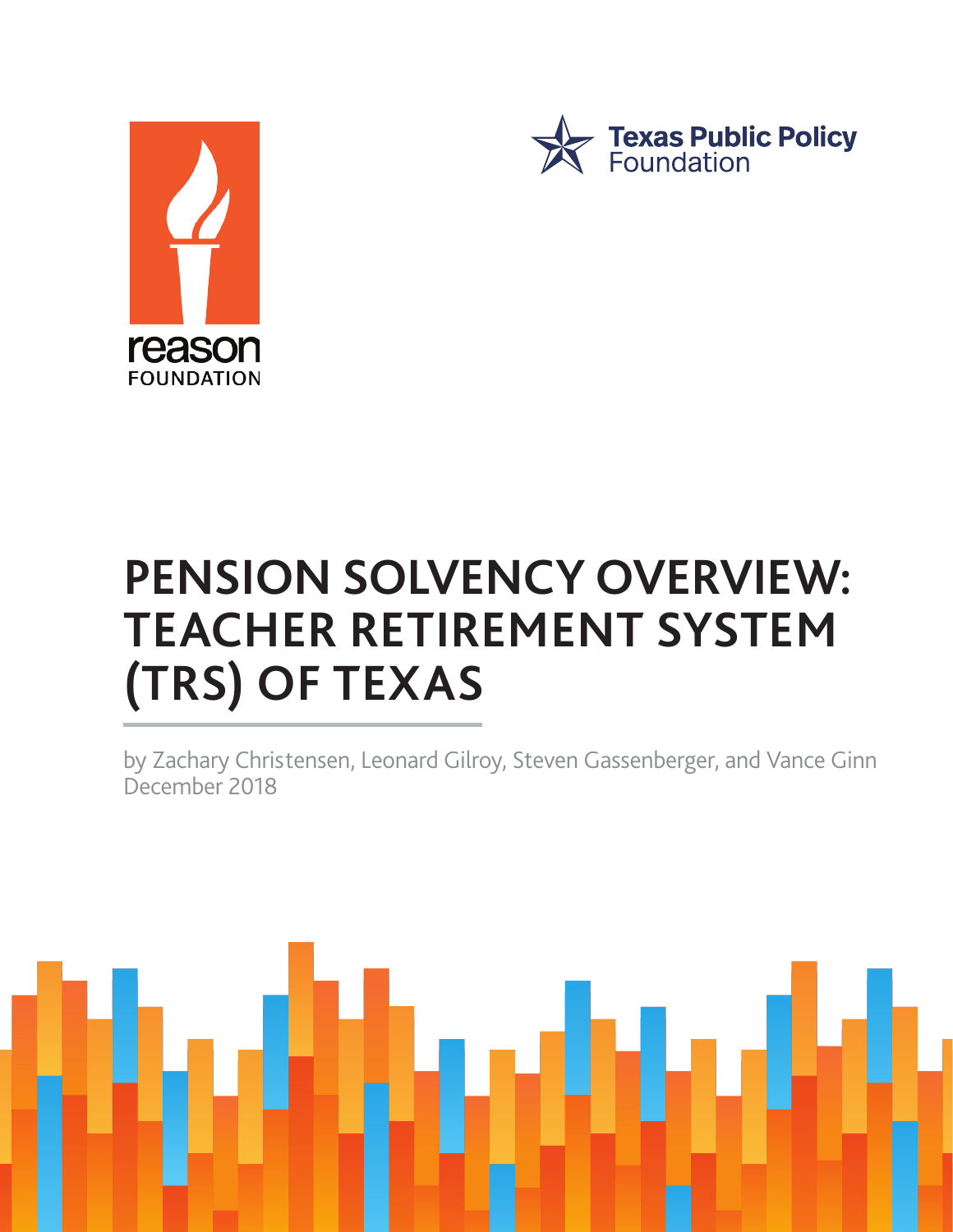# **EXECUTIVE SUMMARY**

At nearly six times the size of the next largest public pension plan in the Lone Star State, the Teacher Retirement System (TRS) of Texas holds substantial influence on the fiscal health of not only the state budget, but the pocketbooks of over 1.5 million Texans. Despite the central role TRS plays in the lives of Texas educators, over the last 25 years the plan has seen a steady decline in its financial health that, until recently, had gone largely unaddressed.

Going into 1992, TRS enjoyed a funding surplus of over \$2 billion; however, after a quarter century of underperforming investments, insufficient contributions, unfunded benefit increases, and a systemic undervaluing of debt, TRS finds itself going into 2018 with \$46.7 billion in debt. As earthquakes alter the physical landscape, this tectonic shift in the solvency of TRS has changed the state's fiscal landscape by creating a mountain of debt for the state and local governments that is crowding out resources from the classroom and other vital public education priorities across Texas.

The issues facing TRS have not gone completely unnoticed by those looking to secure the retirement of Texas teachers while also managing the budget challenges that come with a growing pension debt. In the fall of 2018, the TRS board voted to lower the system's assumed investment rate of return in an effort to align plan assumptions with market realities. The shift, which is widely recognized as consistent with sound actuarial practices deployed in many other states, exposed unfunded liabilities previously unrecognized and sent a message to policymakers that if unaddressed, the Texas budget landscape would be substantially affected.

The Pension Integrity Project at Reason Foundation, in conjunction with the Texas Public Policy Foundation, has produced this report as the first part of an ongoing information series spotlighting the driving factors leading to the pension debt and education crowd-out caused by underlying structural problems within TRS. Bringing interested parties together around a central, non-partisan understanding of the challenges TRS faces—complete with independent third-party actuarial analysis and expert technical assistance—our organizations stand ready to guide policymakers and stakeholders in addressing the shifting fiscal landscape.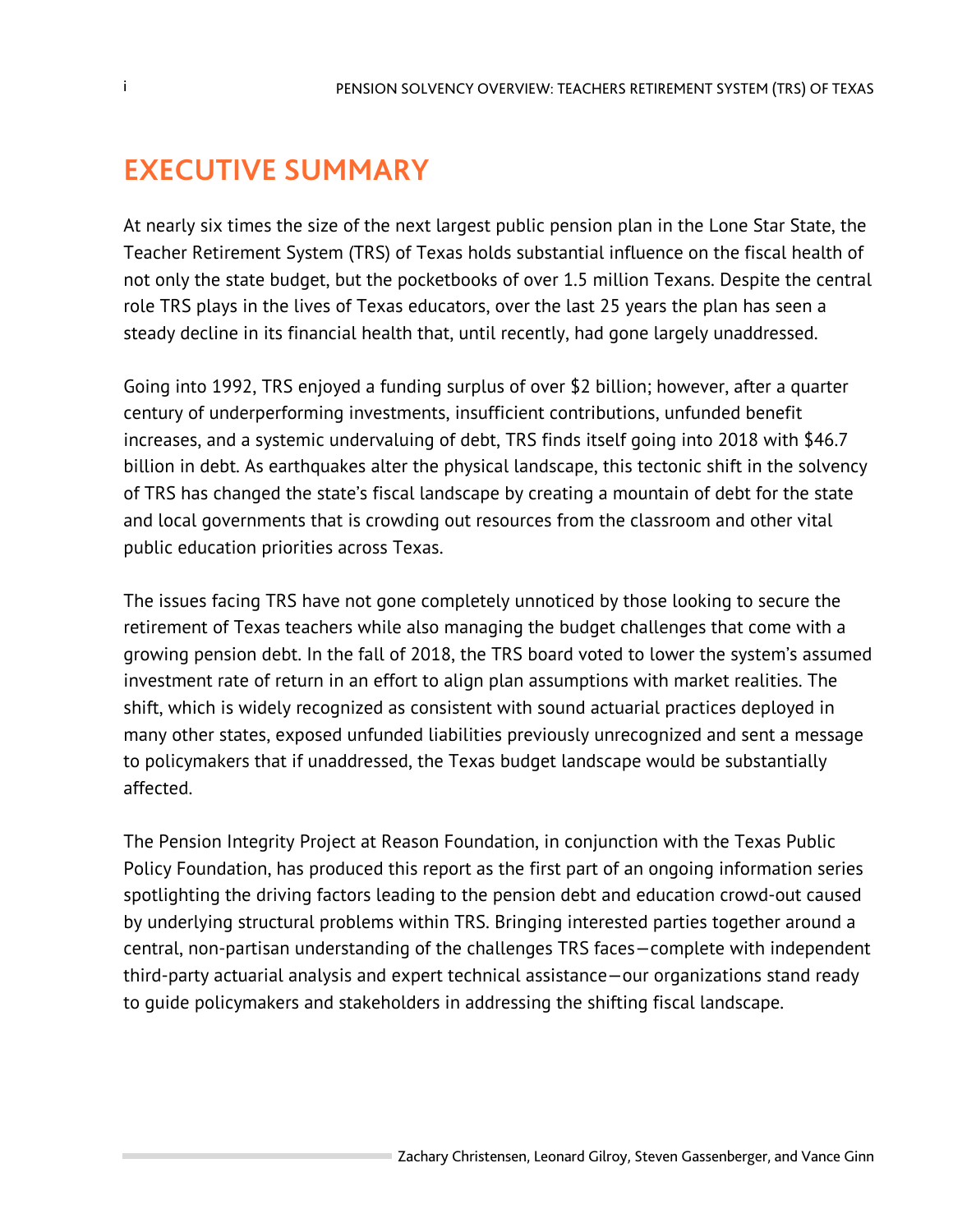## **TABLE OF CONTENTS**

| PART 1: |                                                                       |  |
|---------|-----------------------------------------------------------------------|--|
| PART 2: |                                                                       |  |
| PART 3: | HOW TEXAS TRS UNFUNDED LIABILITY GREW TO \$35.4 BILLION  4            |  |
|         |                                                                       |  |
|         |                                                                       |  |
|         |                                                                       |  |
| PART 4: | TEACHER RETIREMENT SYSTEM OF TEXAS: WHY 80% FUNDED IS NOT ENOUGH 6    |  |
|         |                                                                       |  |
|         | 4.2 THE PENSION PLAN ACTUARIAL COMMUNITY ON FULLY FUNDING BENEFITS7   |  |
| PART 5: | TEXAS TRS: EXAMINING THE 7.25% ASSUMED RATE OF RETURN  9              |  |
|         | 5.1 AN ACCURATE ASSUMED RATE OF RETURN IS NECESSARY FOR THE           |  |
|         |                                                                       |  |
|         | 5.2 THE LOWER RATE DOES NOT CUT OR CHANGE RETIREMENT BENEFITS  9      |  |
|         | 5.3 TRS' MOVE TO A LOWER RATE IS CONSISTENT WITH NATIONAL TRENDS10    |  |
| PART 6: | UNFUNDED LIABILITIES ARE FORCING TEXAS TRS PENSION CONTRIBUTIONS EVER |  |
|         |                                                                       |  |
|         |                                                                       |  |
|         |                                                                       |  |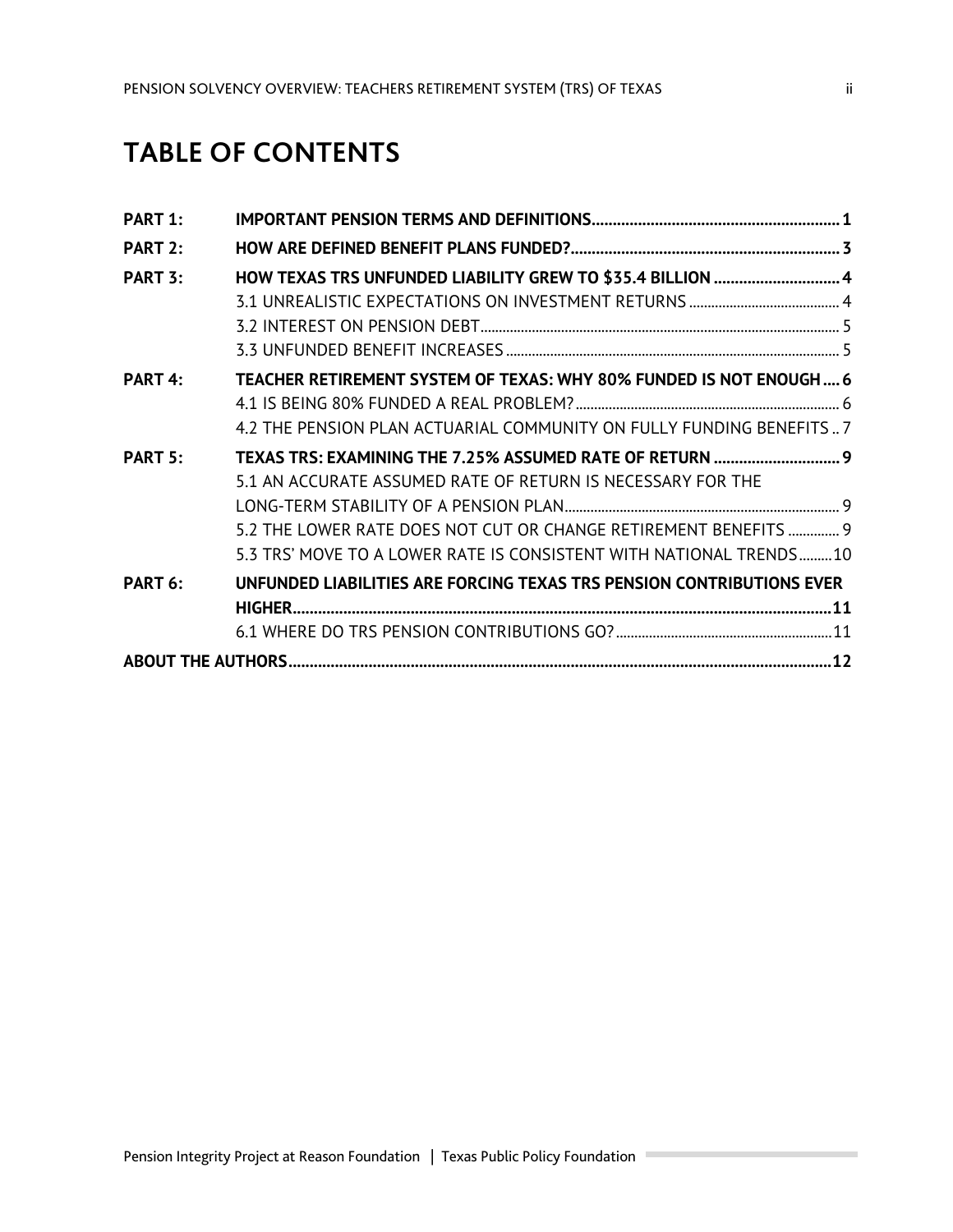## **IMPORTANT PENSION TERMS AND DEFINITIONS**

**Normal Cost** is the actuarially determined amount that needs to be contributed to the pension fund today for it to grow over time and be enough to pay out benefits in the future. For the normal cost to be adequate, the actuarial assumptions that go into its calculation must be correct. If any of the assumptions—such as mortality, retention, assumed rate of return, etc.—are overly optimistic or underestimate future experience, they may contribute to unfunded liabilities.

**Unfunded Actuarial Accrued Liability (UAAL)** is the amount of promised benefits that is greater than assets of a pension plan. In most cases it is measured as the amount of actuarially accrued liabilities (AAL) greater than the actuarially valued assets (AVA) of a plan, or simply the AAL minus the AVA. Colloquially, the phrase "unfunded liabilities" is interchangeable with "unfunded actuarially accrued liabilities" (UAAL), "unfunded actuarial liability" (UAL), or "net pension liability" (NPL).

**Unfunded Liability Amortization Payments** are regular contributions made to reduce the unfunded liability. Similar to paying off a loan or bond, they are paid on a set schedule. Pension policymakers determine the time period to pay off certain portions of unfunded liabilities, and the actuary calculates how much should be paid each year. Such payments may be the same each year or tied to a predetermined percentage of payroll.

**Assumed Rate of Return (ARR)** is the assumption about how much contributions into the pension fund will earn as investments. The ARR is a rate chosen by pension policymakers based on what investment advisors think the pension fund's portfolio can earn in the near term and long term. Typically, pension boards choose an ARR close to the "expected" rate of return, which is what advisors think the fund has a 50% chance of earning. The ARR is used to determine how much the employer should contribute to the pension plan on an annual basis to honor the promised retirement benefits for all employees.

**Discount Rate** is used to determine the overall present value of already-promised pension benefits (or liabilities) of a plan. Actuaries count all expected future pension checks that will be paid, then "discount" the value of those back to current dollars. The higher the discount rate, the lower the estimated value of promised benefits; the lower the discount rate, the higher the estimated value of promised benefits.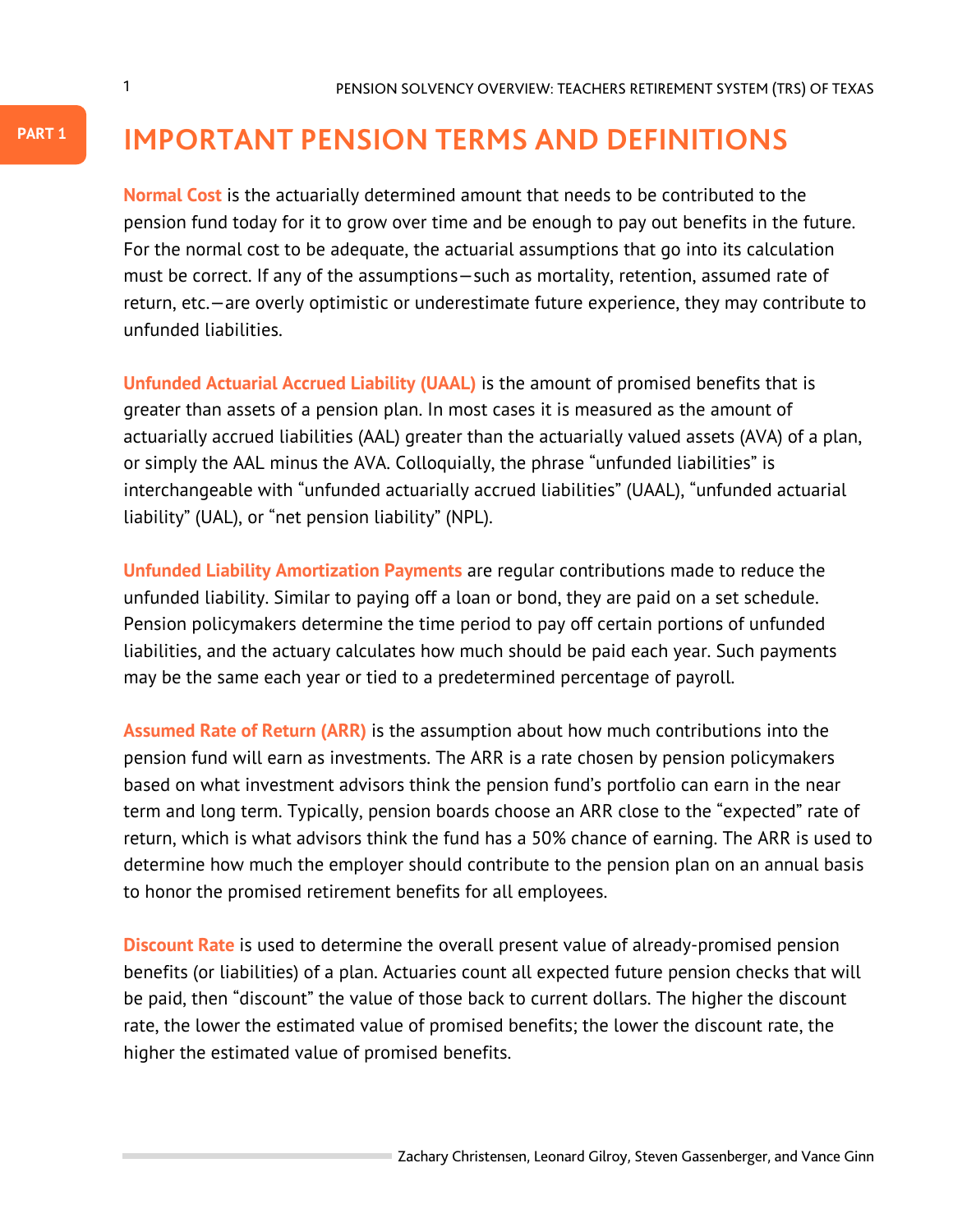**Negative Amortization** occurs when payments made toward unfunded liabilities are less than the interest accruing on that same unfunded liability. This is the opposite of what the amortization payments are supposed to do—paying off a loan with regular payments so the total amount owed goes down with each payment. With negative amortization, even though payments go into the plan, the amount of pension debt can still grow.

(For a full list of terms, please visit: https://reason.org/backgrounder/glossary-of-pensionterminology)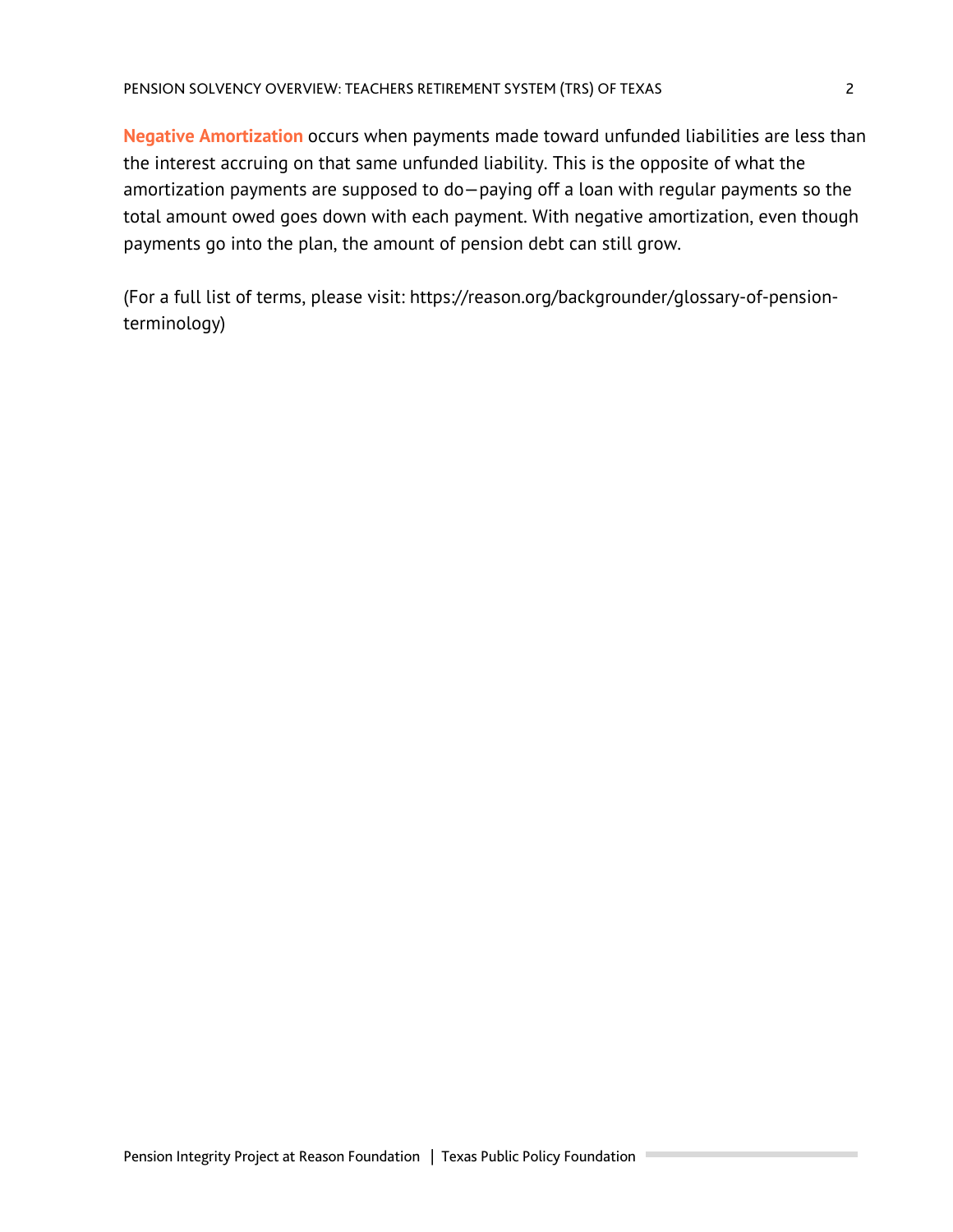# **HOW ARE DEFINED BENEFIT PLANS FUNDED?**

*Although each pension system has its own unique nuances and structures, there are universally recognized standards and practices shared across all defined benefit plans.*

- Designed to be pre-funded such that when an employee retires, the plan has enough saved to pay for all promised benefits
- Includes employer-guaranteed specified retirement benefits in perpetuity
- Benefits are based on the employee's final salary, years of work, and age
- Has an eligibility age and/or year of service minimum to qualify for retirement



#### **Defined Benefit Pension Plans are NOT like Social Security!**

The pre-funded nature of the defined benefit pension system is different from the Social Security system, a "pay-as-you-go" system that is not required to be pre-funded. Instead, the government collects tax dollars from the working population to pay for the current Social Security benefits of retirees. Rather than maintaining sufficient funds to pay for retiree benefits in a given year, Social Security relies on tomorrow's taxpayers to pay for yesterday's on the condition that the generation behind them will do the same.

**PART 2**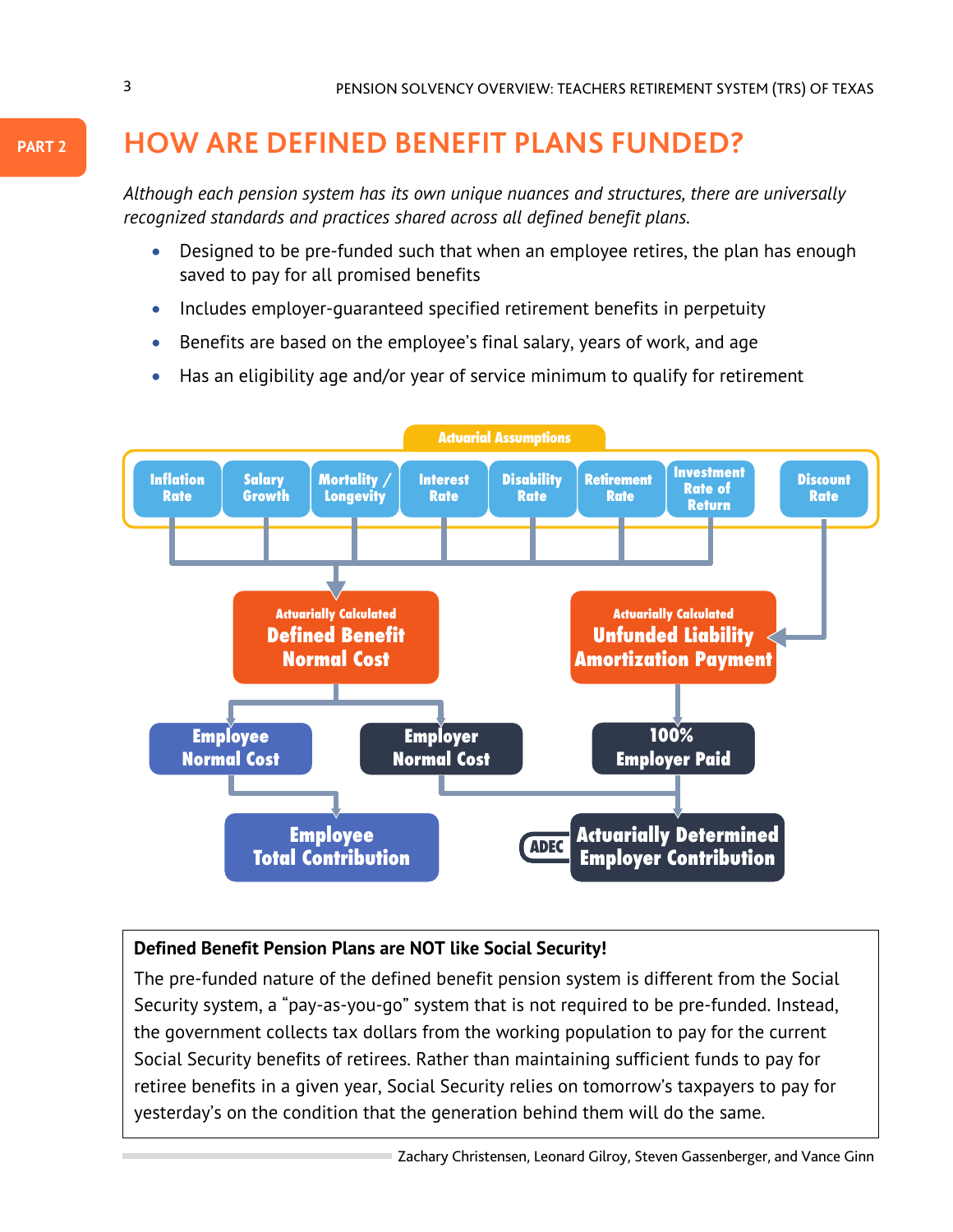### **3. HOW TEXAS TRS UNFUNDED LIABILITY GREW TO \$35.4 BILLION**

The Teacher Retirement System (TRS) of Texas reported an unfunded pension liability of \$35.4 billion in 2017. An analysis of historical TRS reports going back to 2001 makes it possible to identify the key factors driving growth in TRS' unfunded liability.



**The Causes of the Pension Debt The Causes of the Pension Debt**

<sup>Sour</sup>Söurrer." Perision vin Egrit JS finaniske ver Perser med i finaniske med arteri blata represent cumulative unfunded actuarial liability.

### **UNREALISTIC EXPECTATIONS ON INVESTMENT RETURNS**

- Underperforming investments have added \$29.7 billion to the TRS unfunded liability since 2001.
- In a step to fix this issue, the TRS board lowered its assumed rate of return from 8% to 7.25%, but even the new assumption may still be too optimistic. If returns average below 7.25% for any sustained period, which they have in the recent past, there will be even more growth in TRS' unfunded pension liabilities.
- TRS actuaries place the probability of achieving a 7.25% return over the next decade at around 50%, though other forecast models calculate this probability to be closer to 30%.

**3.1**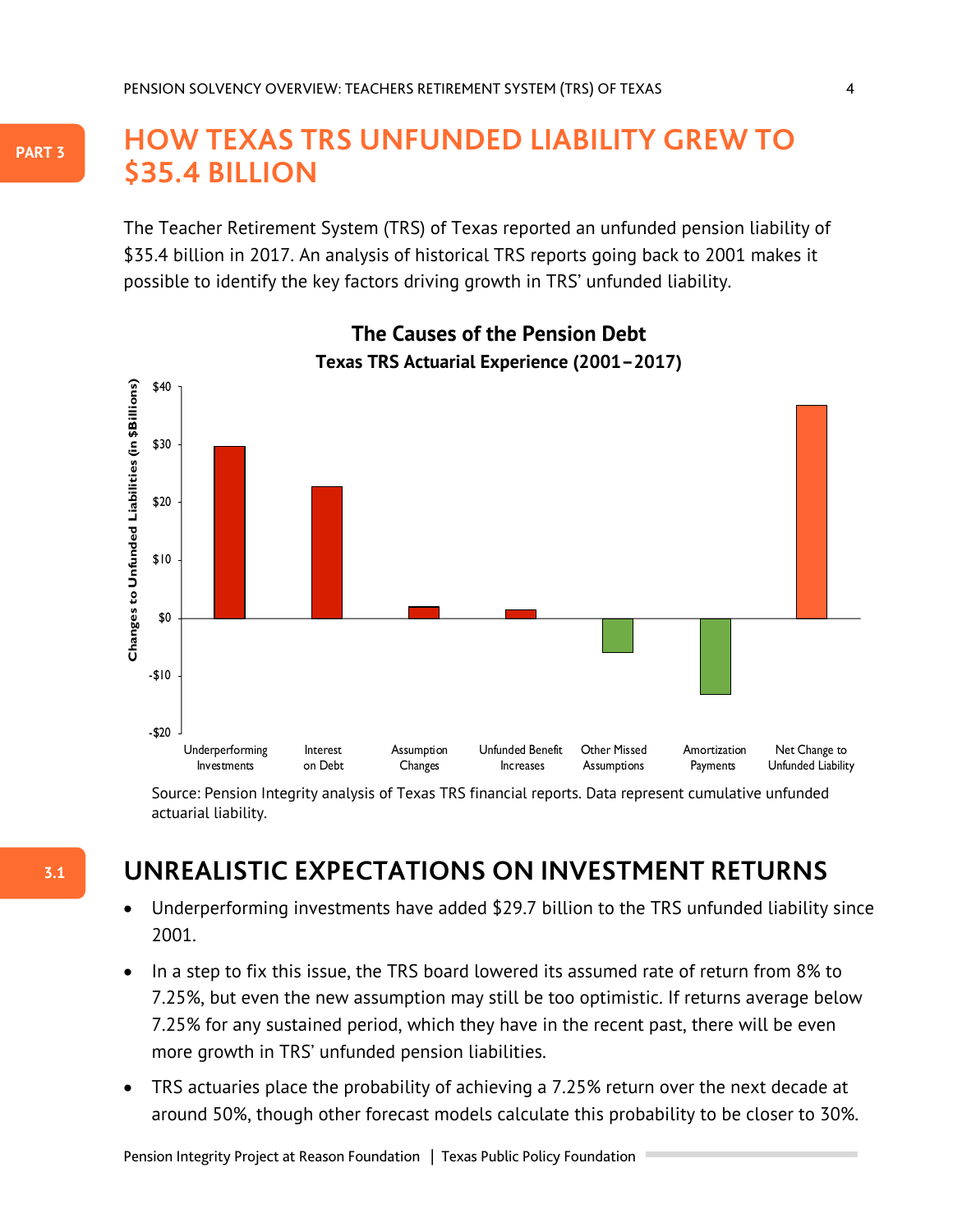## **INTEREST ON PENSION DEBT**

- Interest on TRS pension debt has added \$22.7 billion to the unfunded liability since 2001, which outpaced annual contributions into the plan by \$9.6 billion.
- Negative amortization—when interest exceeds contributions—results in a growing pension debt, even when the required contribution is paid in full.

## **UNFUNDED BENEFIT INCREASES**

- \$1.5 billion of the current debt comes from benefits added but not funded since 2001.
- These benefits were \$1.1 billion added in 2005 and \$400 million added in 2007.

**3.3**

**3.2**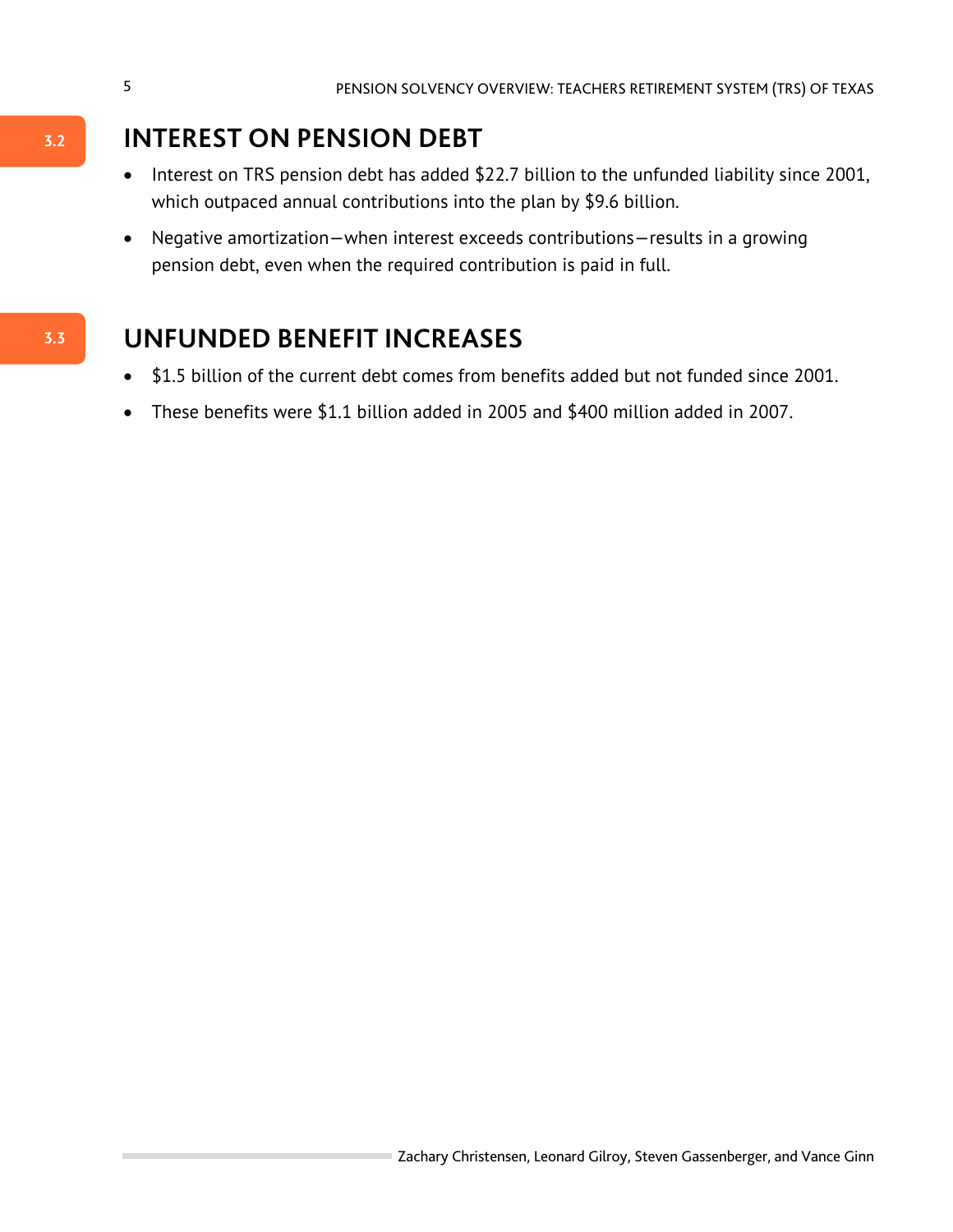#### **PART 4**

**4.1**

### **TEACHER RETIREMENT SYSTEM OF TEXAS: WHY 80% FUNDED IS NOT ENOUGH**

*As of August 2017, the Teacher Retirement System (TRS) of Texas reported to have 80.5 cents for every dollar of pension benefits promised to teachers and other members of the pension plan. One year later, the TRS board lowered the assumed rate of return, dropping the pension's funded ratio to 76.1%.*

### **IS BEING 80% FUNDED A REAL PROBLEM?**

Some argue no, since Texas has several decades to catch up on payments, while the state expects to have enough money to pay today's retirees. However, these views fail to account for the added costs and risks associated with holding an unfunded liability and a funded ratio less than 100%.

#### **FINANCING TRS PENSION DEBT IS EXPENSIVE.**

- TRS has at least \$35.4 billion in pension debt, and billions more if the pension plan's assumptions are wrong. The TRS board's recent lowering of the assumed rate of return signals a pension debt closer to \$45.9 billion.
- Billions in required annual pension debt payments could instead be used to pay teachers more, support the classroom, or provide tax relief.
- Over \$16 billion in TRS pension debt payments have been made since 2000.

#### **MAINTAINING AN 80%FUNDED RATIO JEOPARDIZES INTERGENERATIONAL EQUITY.**

- Any pension plan less than 100% funded holds pension debt that requires "unfunded liability amortization payments."
- Carrying pension debt means future taxpayers must eventually pay for today's teacher retirement benefits.

#### **THE ACTUARIAL COMMUNITY AGREES: 80% FUNDED IS NOT HEALTHY.**

- The idea that pension actuaries think 80% funded ratios are healthy is a myth.
- In the following section are quotations from the actuarial community on why pension plans with less than 100 cents on the dollar to pay promised benefits need to improve their long-term solvency.

*Conclusion: Pension plans must be 100% funded to prevent expensive, intergenerational inequality. Anything less won't do for Texas teachers or taxpayers.*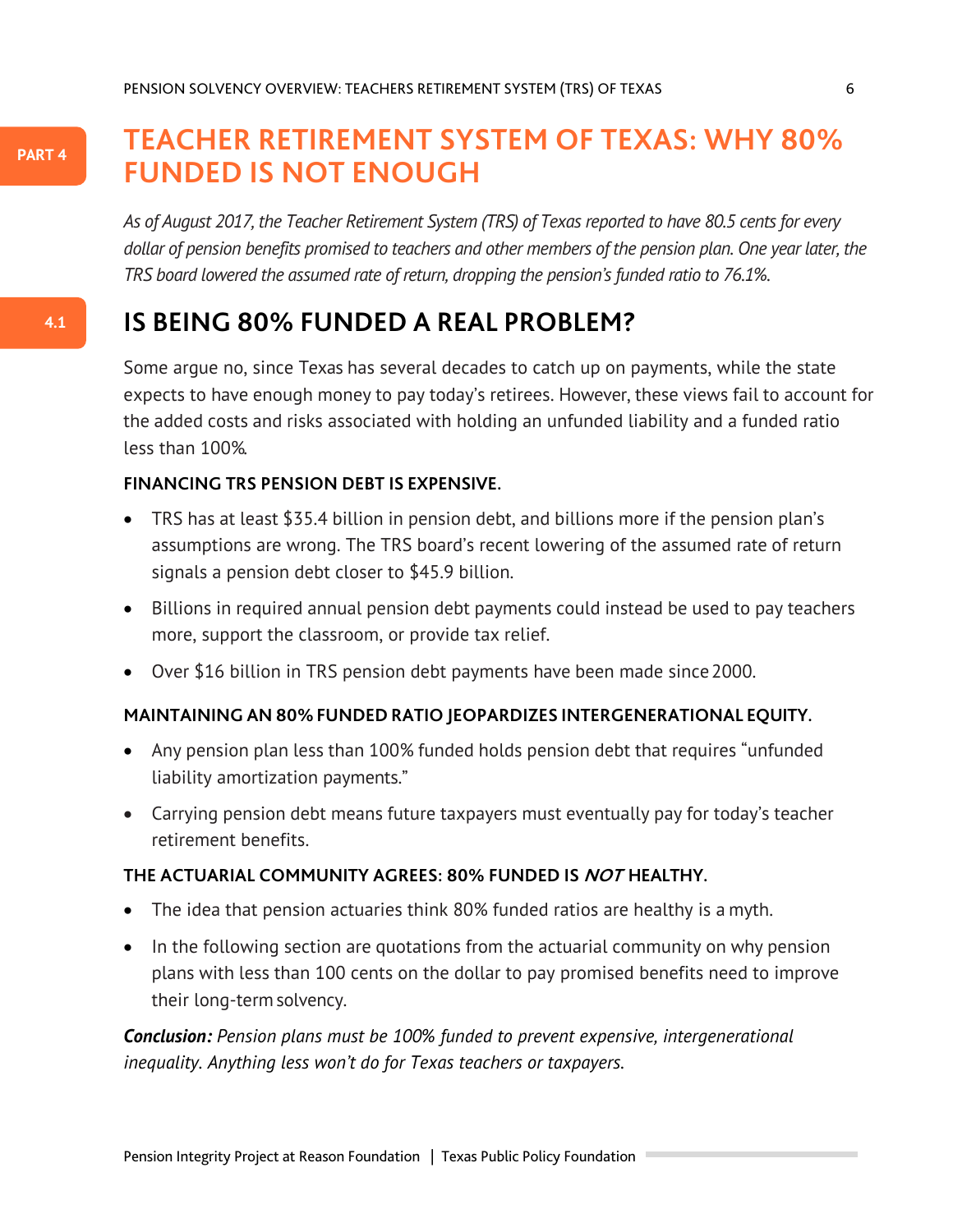### **THE PENSION PLAN ACTUARIAL COMMUNITY ON FULLY FUNDING BENEFITS**

**"[A pension] plan's funding goal should always be 100% of the plan liability calculated assuming median expected future investment returns." —SOCIETY OF ACTUARIES**

The Society of Actuaries (SOA) is the world's largest actuarial professional organization.

The "median expected future investment return" is reported by TRS investment advisors to be around 7% (as of February 2018)—using this measure, actuaries calculate that TRS is only 73.9% funded.

SOA's Blue Ribbon Panel on Public Pension Funding advises that a plan should not settle for any level of funding below 100%, and should always guide its fund to reach full funding within a reasonable timeframe and under a median level of possible long-term returns.

*Read for yourself: https://www.soa.org/blueribbonpanel/*

**"A plan with a funded ratio above 80% (or any specific level) might not be sustainable if the obligation is excessive relative to the financial resources of the sponsor, if the plan investments involve excessive risk, or if the sponsor fails to make the planned contributions." —AMERICAN ACADEMY OF ACTUARIES**

According to actuarial reports, about half of TRS' investment portfolio is in high risk and low transparency assets, which is unusually high when compared to other public pension funds.

Texas has underpaid the actuarially determined contributions necessary for TRS almost every year since 2003, adding \$5.7 billion to the system's pension debt.

The American Academy of Actuaries advises that an 80% funded ratio is not a reliable indicator of pension fund health, especially if the fund is allocating its investments in more risky assets and not making the full actuarially required payments.

*Read for yourself: https://www.actuary.org/files/80\_Percent\_Funding\_IB\_071912.pdf*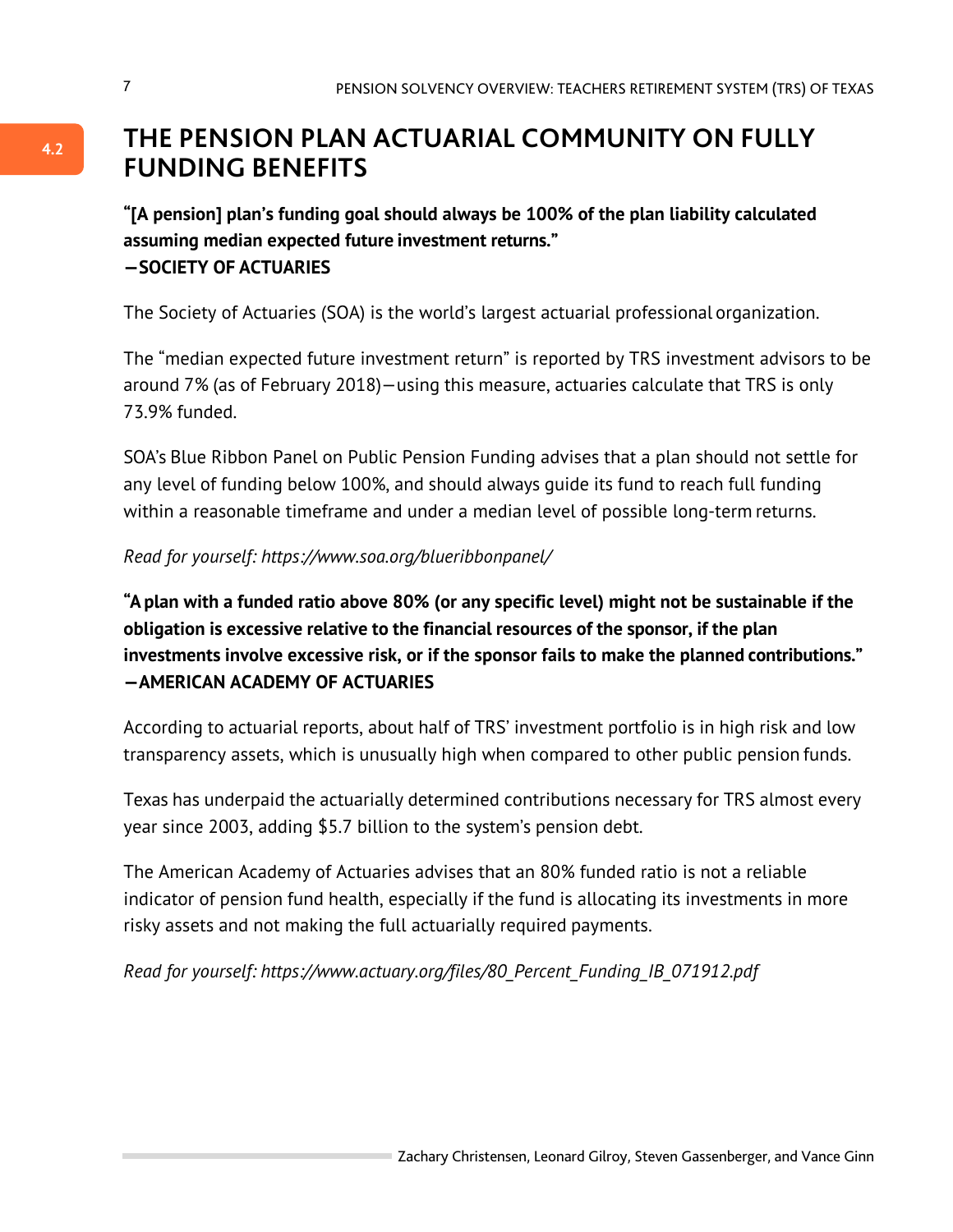#### **"Underfunded pension plans … generally violate the principle of intergenerational equity." —PENSION FINANCE INSTITUTE**

The Pension Finance Institute warned that anything below full funding represents intergenerational theft, meaning current employees and employers aren't putting enough into the system to pay the amount promised, which will result in future generations having to pay for benefits they will not receive.

Even if TRS is on a path to full funding within 30 years, future generations bear the financial risk if all market expectations are not met. To protect their future, Texas policymakers ought to do anything in their power to expedite the path to full funding.

*Read for yourself: http://www.pensionfinance.org/papers/PubPrin.pdf*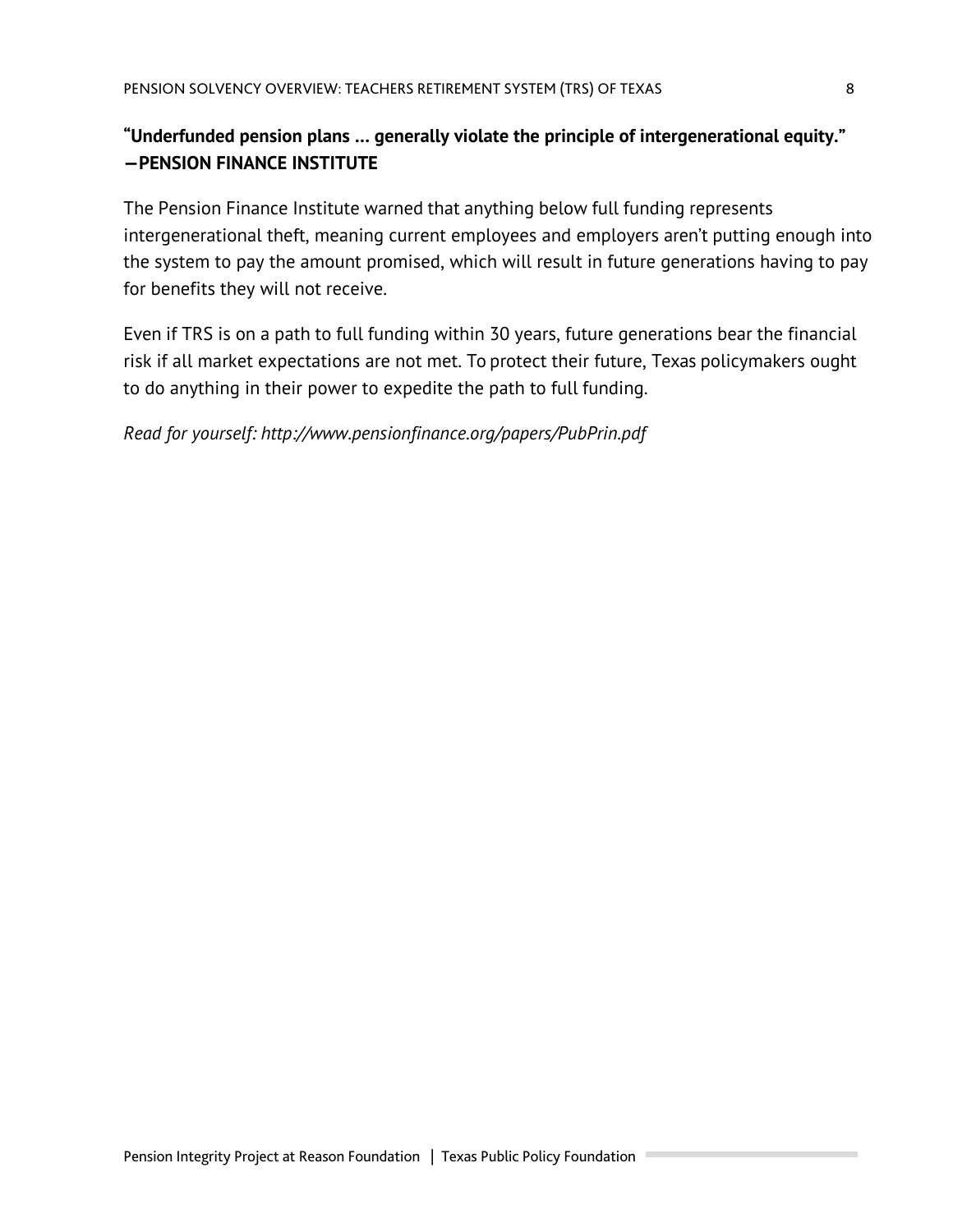### **TEXAS TRS: EXAMINING THE 7.25% ASSUMED RATE OF RETURN**

*In July 2018, the Teacher Retirement System (TRS) of Texas lowered its assumed rate of return from 8% to 7.25%. The TRS board voted for the lower rate at the advice of actuaries tasked with ensuring sound funding policy for the plan. The change is based on lower projections for what TRS investment returns can earn from its current portfolio. The adjustment to a lower assumed rate of return—and subsequent increase in required contributions—are important for ensuring long-term pension fund stability. The shift is consistent with national trends and will not result in changes to current retirement benefits.* 

### **AN ACCURATE ASSUMED RATE OF RETURN IS NECESSARY FOR THE LONG-TERM STABILITY OF A PENSION PLAN**

- Financial experts are projecting long-term investment returns below 8%, which means the fund's assets aren't likely to grow at the rate previously assumed. Keeping an unrealistically high investment assumption would mean contributions into the plan will ultimately not be sufficient to pay retired teachers' benefits in the future.
- Lowering the rate to 7.25% also increases the recognized value of TRS promised benefits—known as projected liabilities or obligations. This will make it necessary to increase contributions if the plan is to maintain financial security for retired teachers.
- Adopting a more realistic projection of investment returns and the estimated value of pension benefits is important to ensuring Texas will uphold promises made to teachers.
- Keeping an 8% assumed rate of return would have hidden the actual hole needed to be filled to ensure that 100% of promised benefits are paid to beneficiaries.

### **THE LOWER RATE DOES NOT CUT OR CHANGE RETIREMENT BENEFITS**

- The recognition of higher liabilities in no way changes the *actual* benefits promised to TRS employees and retirees. This is simply an accounting method change that results in a more conservative estimated value of future pension benefit payments.
- What will change is the cost of the program. To ensure benefits are fully paid, TRS will need to consider options to secure more money annually than previously calculated.

**5.1**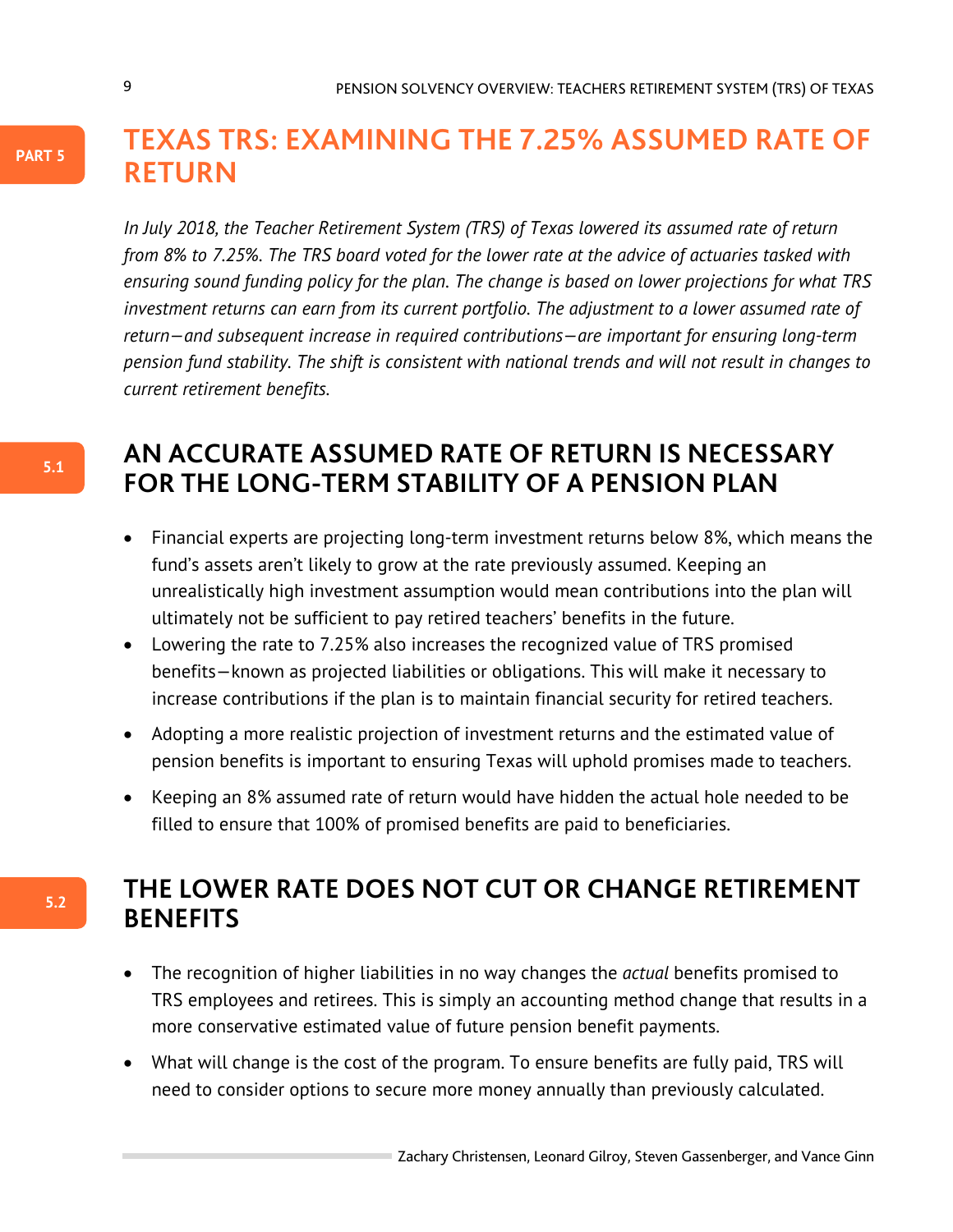• While the change to the assumed return may delay the timeline for retirees receiving a cost of living adjustment on their benefits, keeping the status quo and subsequently paying a cost of living adjustment would have likely caused additional long-term funding harm to TRS.

### **TRS' MOVE TO A LOWER RATE IS CONSISTENT WITH NATIONAL TRENDS**

- According to the Center for Retirement Research, the national average for assumed rates of return for public pension plans has declined from 8% in 2002 to 7.38% in 2017.
- Public pension boards deciding to lower their assumed rates of return in recent years include the California Public Employees Retirement System, the Teachers' Retirement System of Illinois, the Michigan Public School Employees Retirement System, the Arizona State Retirement System, and many more.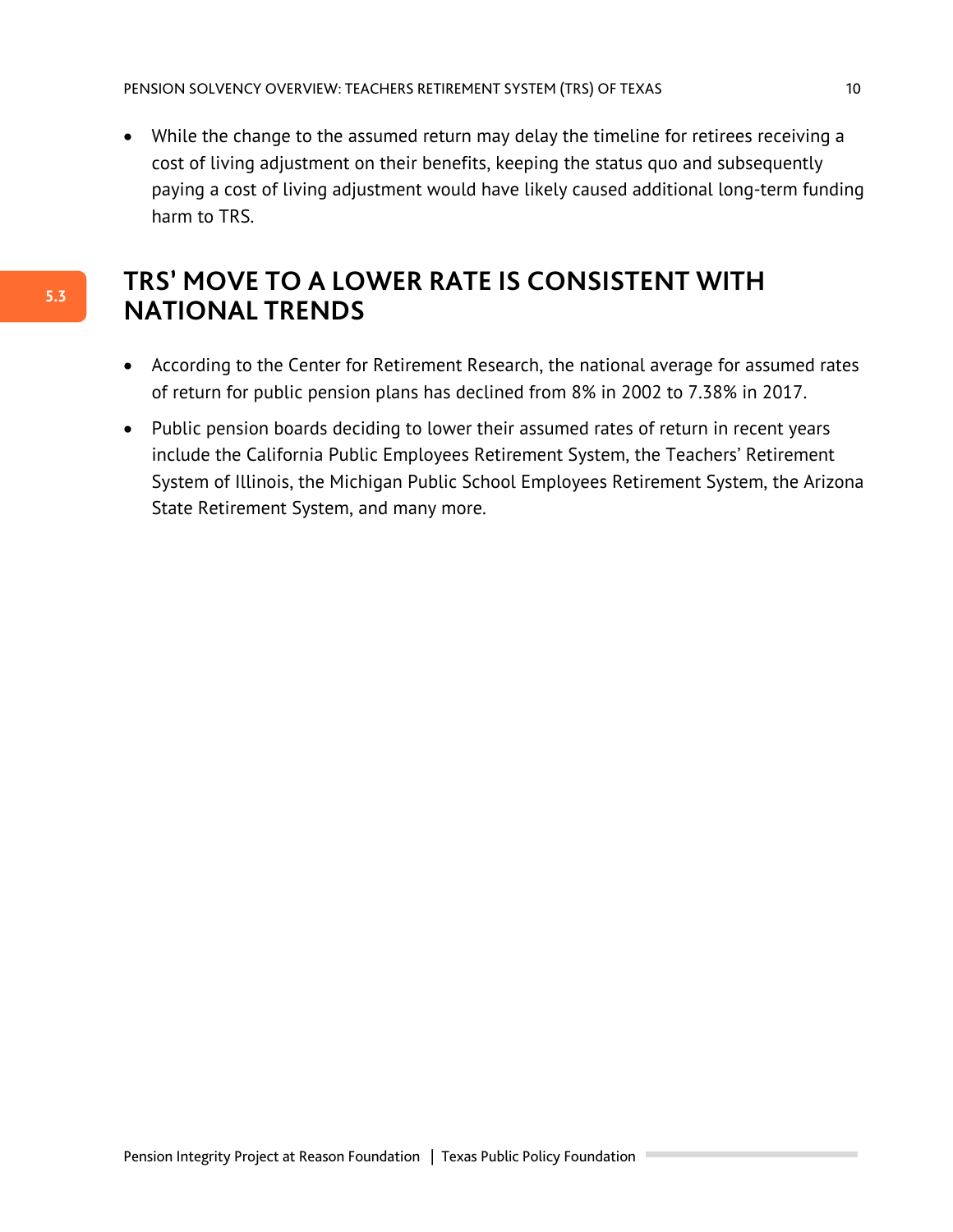**UNFUNDED LIABILITIES ARE FORCING TEXAS TRS PENSION CONTRIBUTIONS EVER HIGHER**

Every pension plan has a "normal cost"—the annual contribution necessary to fully prefund the plan according to actuarial assumptions. In a fully funded plan, the normal cost is the only necessary contribution to ensure the fund covers all future promised benefits. By contrast, an underfunded pension plan is forced to make amortization payments in addition to the normal cost to pay down any unfunded liabilities that accrue when actuarial assumptions are missed. The Teacher Retirement System (TRS) of Texas' amortization payments have grown since 2003 and take up an increasing amount of teacher and state contributions.

### **WHERE DO TRS PENSION CONTRIBUTIONS GO?**

- Annual costs for TRS are trending up, largely due to rising costs associated with paying down growing unfunded pension liabilities—the gap between the amount of promised pension payouts and the amount needed on hand today to fully fund those promises and ensure all promised benefits are fully paid.
- In 2017, contributions totaling \$6.5 billion went into the TRS fund, half coming from employers and half from teachers.
- Of those contributions, only 65% (\$4.2 billion) was used to prefund benefits for active teachers. The remaining 35% (\$2.3 billion) was used to pay down unfunded pension liabilities, meaning that teachers and districts are increasingly paying for unfunded benefits accrued from previous years.



#### **Prefunding Benefits vs. Debt Payments Texas TRS Payments to Amortize the Unfunded Liability Are Growing**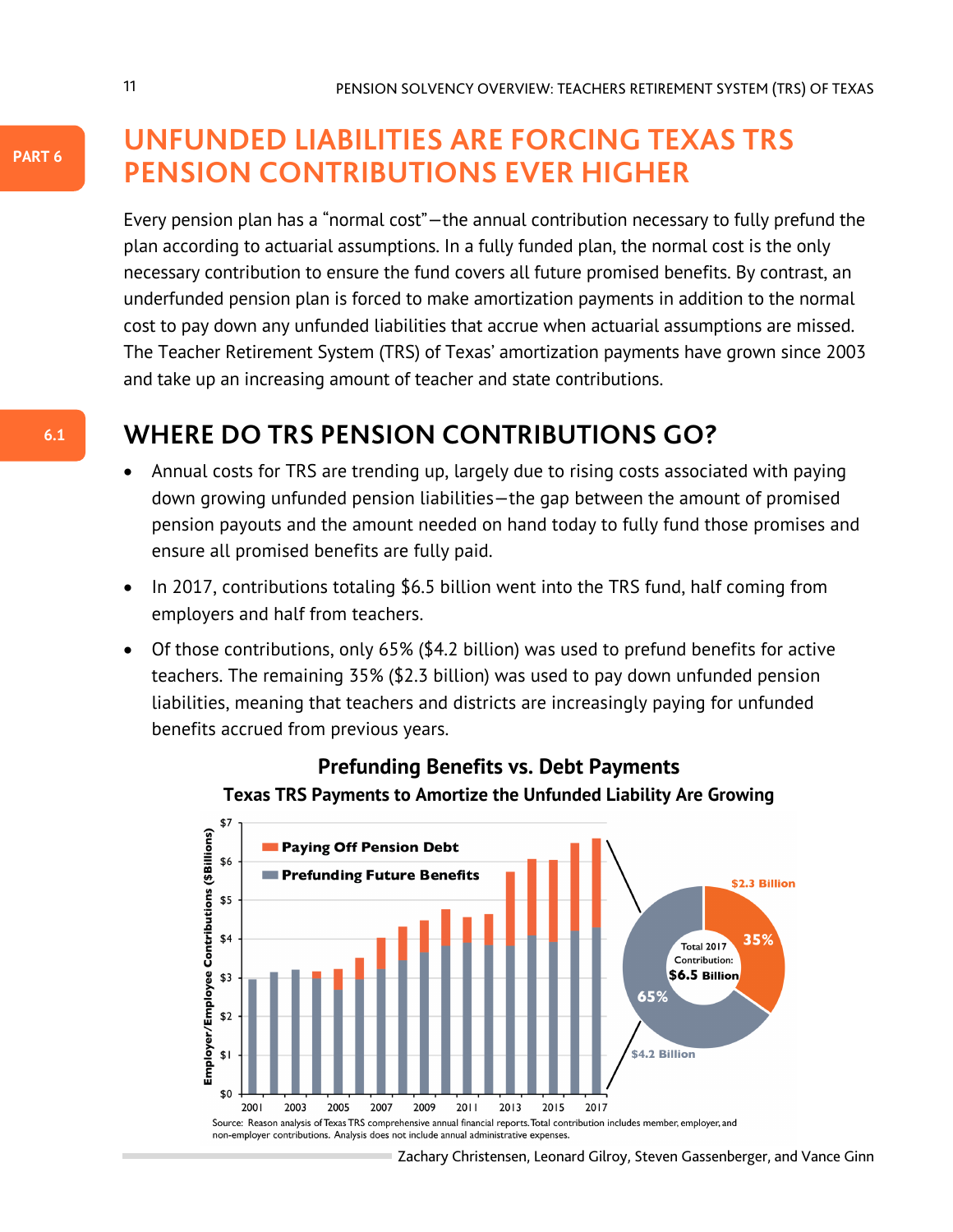# **ABOUT THE AUTHORS**

**Zachary Christensen** is a policy analyst for Reason Foundation's Pension Integrity Project.

Christensen's public policy research has primarily focused on public sector retirement system finances and pension reform. Prior to joining Reason Foundation, Christensen was a pension finance analyst at the Hoover Institution, where he worked on widely-cited research on the funding status and accounting methods for public sector retirement systems.

Christensen holds an M.S. in public policy from Pepperdine University and a B.S. in political science from Brigham Young University.

**Leonard Gilroy** is senior managing director of the Pension Integrity Project and the director of government reform at Reason Foundation. Prior to joining Reason, Gilroy was a senior planner at a Louisiana-based urban planning consulting firm. He also worked as a research assistant at the Virginia Center for Coal and Energy Research at Virginia Tech.

Gilroy earned a B.A. and M.A. in urban and regional planning from Virginia Tech.

**Steven Gassenberger** is a policy analyst with Reason Foundation's Pension Integrity Project.

Prior to joining Reason, Gassenberger worked as a consumer advocacy manager for Xerox Corporation specializing in financial consumer regulation and compliance. He also worked as a senior associate for Stateside Associates, where he developed state-level management strategies for a variety of policy areas.

He graduated from the University of New Orleans with a Bachelor of Arts in international relations and received a Master of Arts in public policy from Tel Aviv University.

**Vance Ginn, Ph.D.,** is the director of the Center for Economic Prosperity and a senior economist at the Texas Public Policy Foundation, one of the nation's premier free-market think tanks.

A former university lecturer, Ginn is a leading free-market economist whose research focuses on removing government barriers in Texas, D.C., and beyond. His work has appeared in numerous major media outlets, and published papers in top-ranked academic journals, public policy research on critical issues, and commentaries in major media outlets. Vance earned his Ph.D. in economics from Texas Tech University.